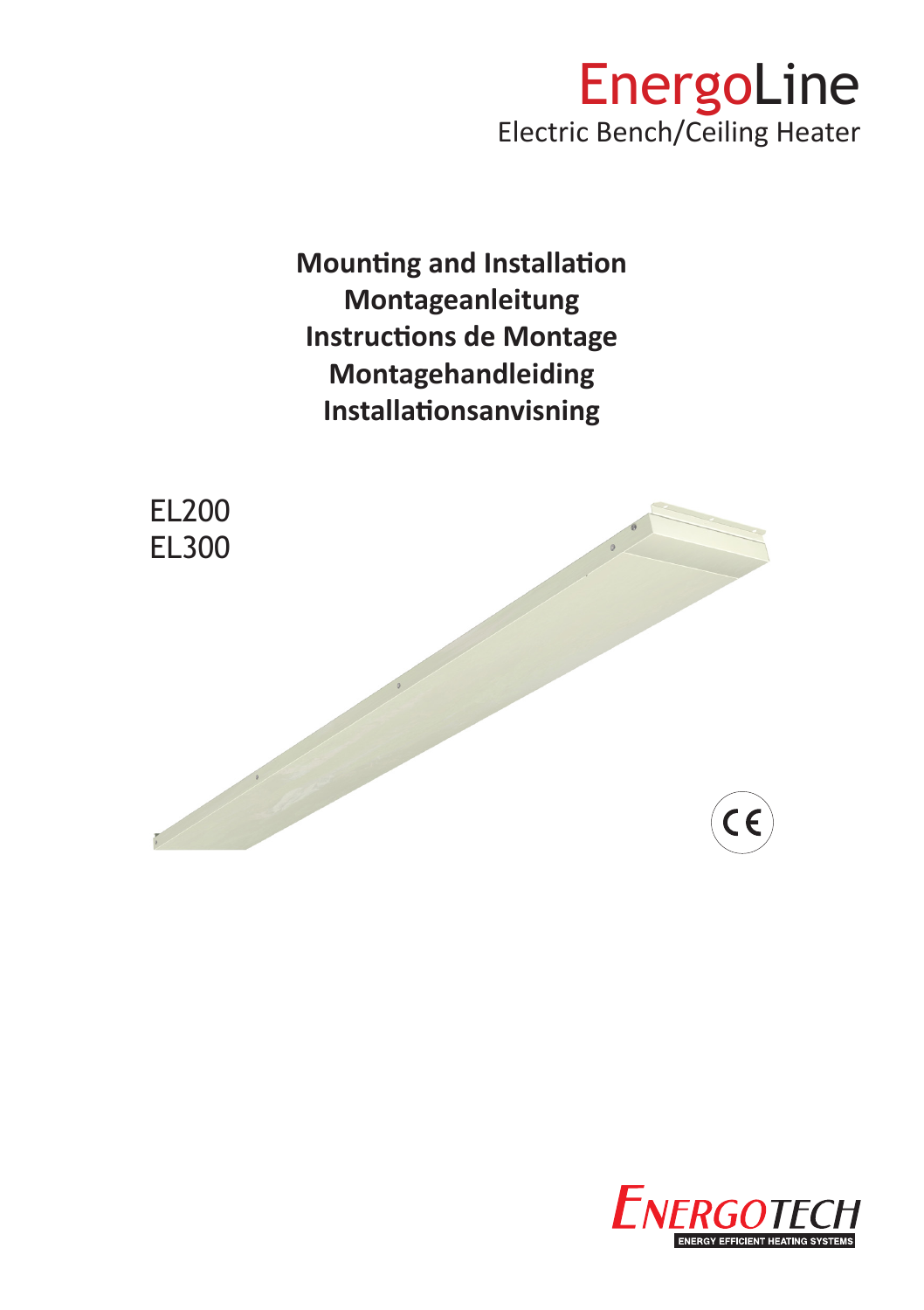





**Fig.3**



| <b>Type</b> | <b>Output</b> | <b>Voltage</b> | <b>Current</b> |      | W   | н  | C/C  | Kg  |
|-------------|---------------|----------------|----------------|------|-----|----|------|-----|
| EL200       | 150W          | $230V -$       | 0.65A          | 1000 | 210 | 35 | 990  | 3.0 |
| EL300       | 220W          | $230V -$       | 0.96A          | 1480 | 210 | 35 | 1470 | 4.5 |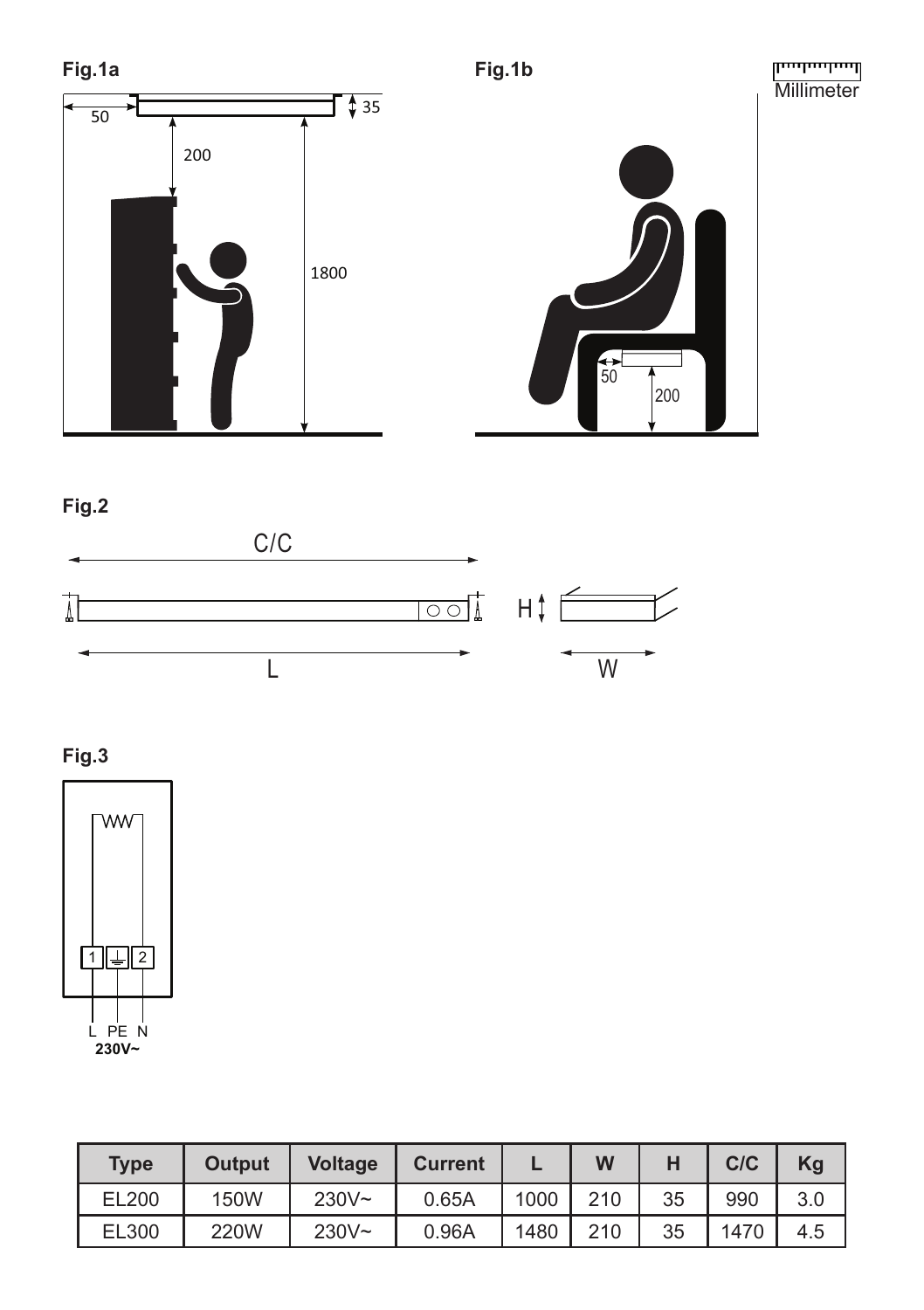EnergoLine EL200 and EL300, 230V~ are intended for permanent installation by an authorized electrician and in accordance with existing national regulations. The appliance must be preceded by an all-pole switch, min. 3mm contact gap.

Appliance and protection class: Class I - IP44.

**1**. The EnergoLine can be mounted under benches, but also onto the ceiling or on the wall. Respect and follow the minimum distances to the surrounding surfaces, according to fig.1a and 1b. Fixed heater must not be mounted in front of a socket outlet.

**2**. EnergoLine has built-in fixings on the ends for mounting against benches, ceilings and walls. Use minimum 2 screws on each side to secure the heater. For fixing distance C/C, see fig.2 and table.

**3**. There are two knock-out holes where the cable grommet(s) should be inserted. Connection according to fig.3, to a 4mm² terminal block. Ensure that the inlet must be tight. Protect the supply cable, if it comes in contact with hot parts.

**4**. When starting-up the heater for the first time or after a long period of disuse, smoke or odor may result from grease, dust or dirt that has collected on the element. This is normal and disappears after a short period of time. Ensure the room/space is well ventilated during this process.

**5**. Like in all electrical heating appliances, clicks can occur during expansion and contraction of the material due to movement when the temperature changes.

**6**. The heater may undergo a color variation following being energized for the first time and during its life span. The extent is relevant to the operating environment and is normal behavior.

Aerosols, paint, solvents, dust and filth etc... may adhere to the heater and can potentially cause discoloration. The performance of the heater is unaffected by discoloration or bronzing. As a precaution, always switch off the heater while painting and drying!

**7**. Information about energy consumption **ErP**✔In combination with an Ecodesign-compliant thermostat, the product data complies with the EU regulations on the Ecodesign Directive (2009/125/EC) for energy-related products (ErP).

## 8. Safety  $\Delta$

- When the installation is protected by an RCD, a 300mA residual current device has to be used.
- Warning Hot surface. Do not touch the heater when in use!
- Do not cover the heater! Risk of fire!
- This appliance shall not be used by children less than 8 years or persons with reduced physical, sensorial or mental disability or lack of experience and knowledge, unless they are supervised or were instructed how to use the appliance in a safe way, and understand the hazards involved. Children shall not play with the appliance. Cleaning and user maintenance shall not be made by children without supervision.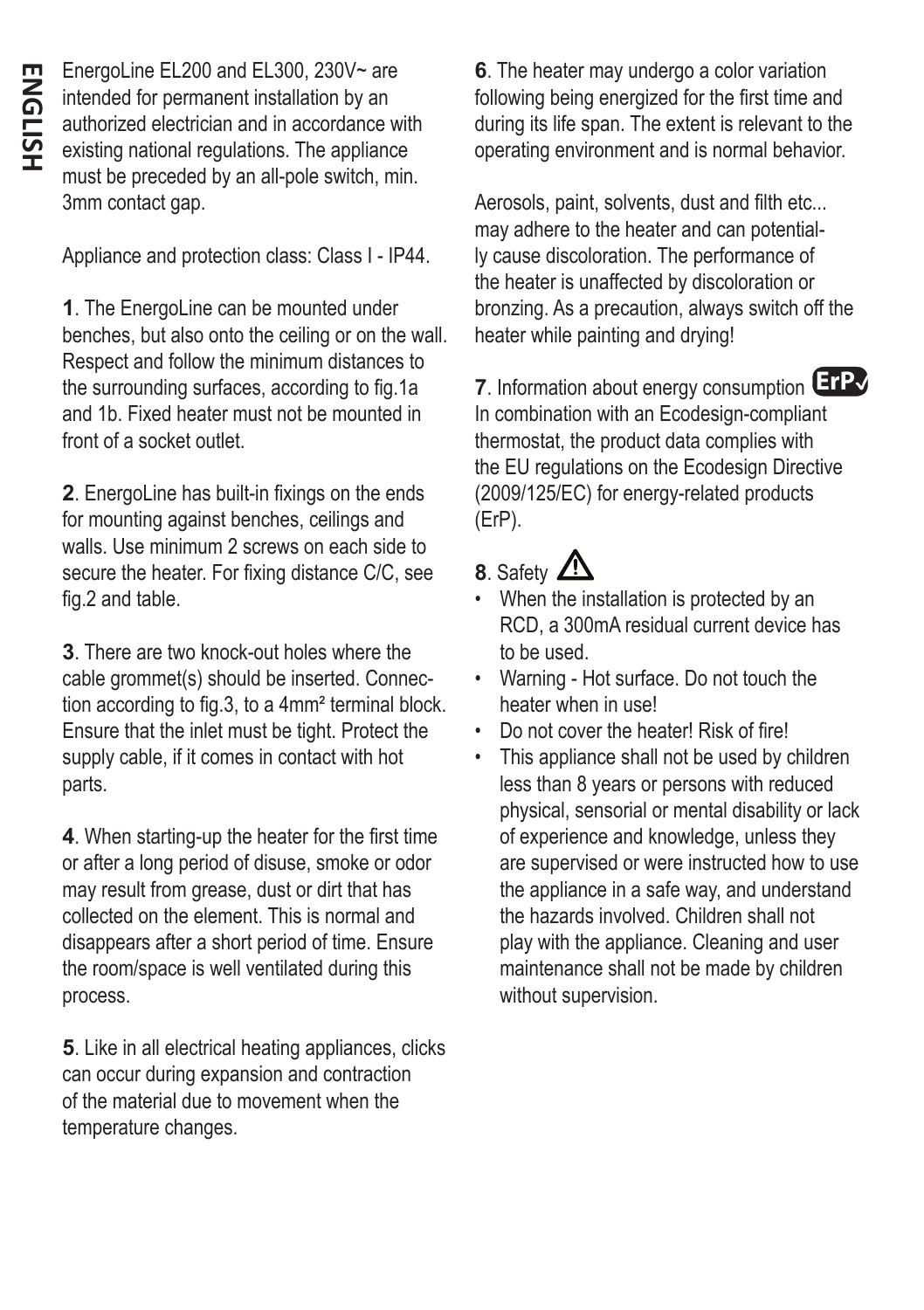Der EnergoLine EL200 und EL300, 230V~, ist ein Heizstrahler zur Festinstallation durch einen qualifizierten Elektriker laut lokalen Normen. Die Installation muss über einen allpoligen Schalter mit einem Kontaktabstand von mindestens 3 mm geschaltet werden.

Schutzklasse und Schutzart: Klasse I - IP44.

**1**. Der EnergoLine kann unter Bänken, aber auch an der Decke oder an der Wand montiert werden. Beachten und befolgen Sie die Mindestabstände zu den umliegenden Flächen gemäß fig.1a und 1b. Befestigen Sie den Heizkörper nicht unter einem Wandsockel!

**2**. EnergoLine hat an den Enden eingebaute Befestigungen zur Befestigung an Bänken, Decken und Wänden. Verwenden Sie mindestens 2 Schrauben auf jeder Seite, um das Heizgerät zu sichern. Für den Abstand "C/C" siehe fig.2 und Tabelle.

**3**. Es gibt zwei Ausbrechlöcher, wo die Kabeltülle(n) eingeführt werden sollten. Anschluss gemäß fig.3, an einen 4 mm² Klemmenblock. Stellen Sie sicher, dass der Einlass dicht sein muss. Schützen Sie das Anschlusskabel vor Kontakt mit heißen Teilen!

**4**. Wenn das Gerät zum ersten Mal oder nach längerer Nichtbenutzung in Betrieb genommen wird, kann Rauch oder Geruch durch Fett, Staub oder Schmutz entstehen, der sich auf dem Element angesammelt hat. Dies ist normal und verschwindet nach kurzer Zeit. Stellen Sie sicher, dass der Raum gut belüftet ist, während das Gerät in Betrieb ist.

**5**. Wie bei allen elektrischen Heizgeräten können bei Temperaturänderung, Bewegung oder durch Zusammenziehen des Materials Klicks auftreten.

**6**. Das Heizgerät kann sich während seiner Lebensdauer einer Farbänderung unterziehen, nachdem es zum ersten Mal in Betrieb genommen wurde. Das ist abhängig von der Betriebsumgebung und ist ein normales Verhalten.

Aerosole, Farben, Lösungsmittel, Staub und Schmutz usw. können an der Heizung haften und Verfärbungen verursachen. Die Leistung der Heizung ist davon nicht betroffen. Schalten Sie das Heizgerät vorsichtshalber beim Lackieren und Trocknen immer aus!

**7**. Angaben zum Energieverbrauch **ErP**✔In Verbindung mit einem Ökodesign-konformen Thermostat entsprechen die Produktdaten den EU-Verordnungen zur Richtlinie für umweltgerechte Gestaltung energieverbrauchsrelevanter Produkte (ErP).

## 8. Sicherheit  $\mathbf{\Lambda}$

- Wenn die Installation durch einen FI Schütz geschützt wird, muss ein 300 mA Fehlerstromschutzschalter verwendet werden.
- Warnung Heiße Oberfläche! Berühren Sie das Heizgerät nicht, wenn es eingeschaltet ist!
- Decken Sie das Heizgerät nicht ab! Brandgefahr!
- Dieses Gerät darf nicht von Kindern unter 8 Jahren oder Personen mit eingeschränkten physischen, sensorischen oder geistigen Fähigkeiten oder mangels Erfahrung und Wissen benutzt zu werden. Es sei denn, sie werden durch eine für Ihre Sicherheit zuständige Person beaufsichtigt oder erhalten von ihr Anweisungen, wie das Gerät zu benutzen ist. Kinder sollten beaufsichtigt werden, um sicherzustellen, dass sie nicht mit dem Gerät spielen. Reinigung und Wartung durch den Benutzer dürfen nicht von Kindern ohne Aufsicht durchgeführt werden.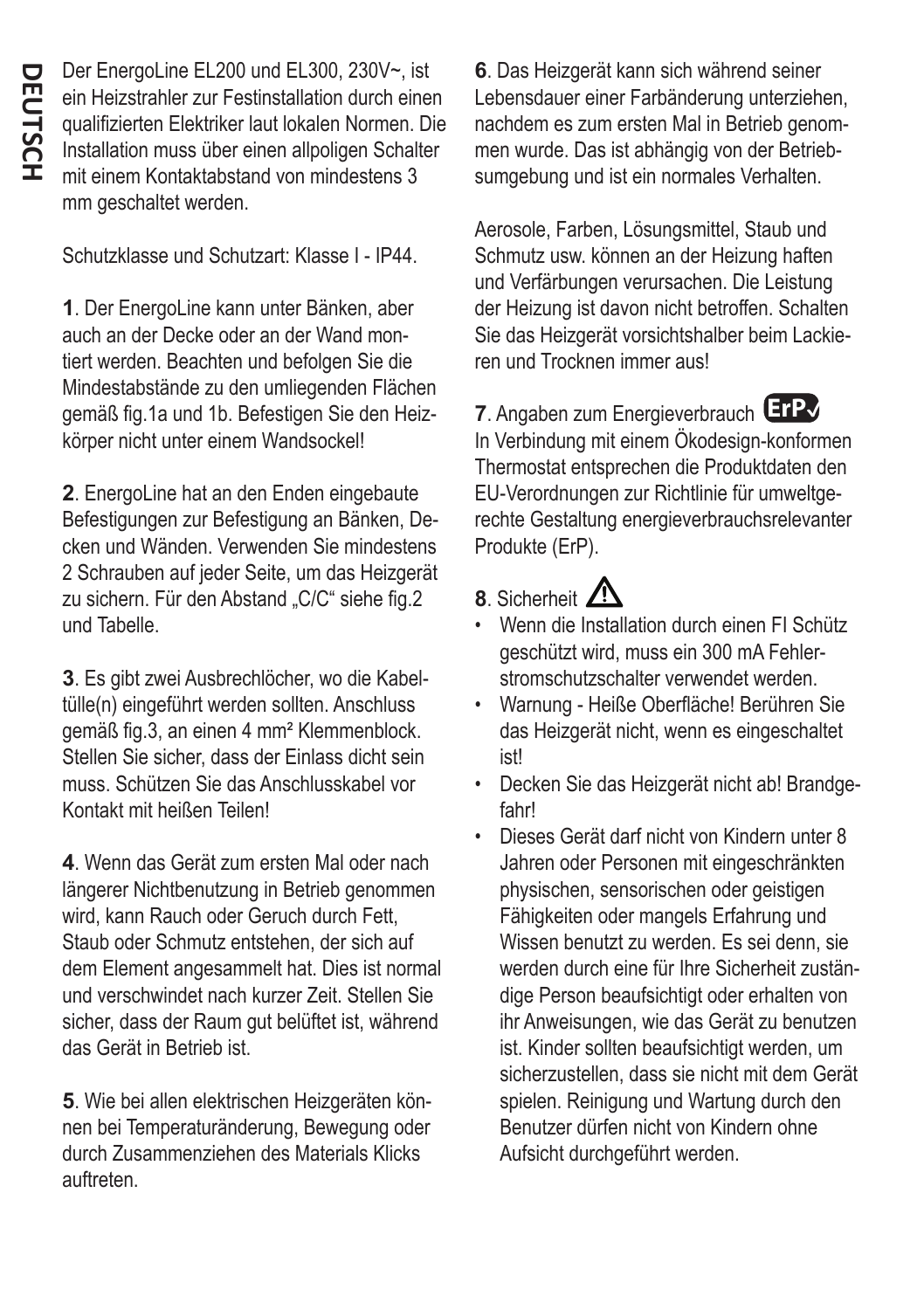EnergoLine EL200 et EL300, 230V~ est adapté pour une installation fixe par un électricien selon les réglementations locales en vigueur. L'application doit être commutée au moyen d'un interrupteur bipolaire de moins 3 mm distance de contact.

Classe de protection et Indice de protection: Classe I - IP44.

**1**. L'EnergoLine peut être monté sous des bancs, mais également au plafond ou au mur. Respecter et respecter les distances minimales par rapport aux surfaces environnantes, conformément aux figures 1a et 1b. Les poêles fixes ne peuvent pas être installés devant une prise murale.

**2**. EnergoLine possède des fixations intégrées aux extrémités pour un montage contre les bancs, les plafonds et les murs. Utilisez au moins 2 vis de chaque côté pour fixer le chauffage. Pour la distance de fixation «C/C», voir fig.2 et tableau.

**3**. Il y a deux trous défonçables où les passecâbles doivent être insérés. Raccordement selon fig.3 à un bornier de 4 mm². Assurez-vous que l'entrée est serrée.

**4**. Lors de la première mise en marche du chauffage ou après une longue période d'inutilisation, de la fumée ou des odeurs peuvent être émises par le radiateur plafond. Ceci est causé par la poussière et la saleté qui s'est accumulée sur la surface. Ceci est normal et ne peut pas blesser. Assurez-vous que la pièce / l'espace est bien ventilé pendant ce processus.

**5**. Comme avec tous les appareils électriques, des bruits de cliquetis peuvent se produire en raison de la dilatation et de la contraction causées par la chaleur.

**6**. Le panneau chauffant peut se décolorer après sa première mise en marche et pendant sa durée de vie. Cela dépend de la situation environnementale et est un phénomène normal.

De la aérosols, du vernis, des solvants, de la poussière et de la saleté peuvent se déposer sur le panneau chauffant, ce qui peut entraîner une décoloration. Cela n'affecte pas le fonctionnement du radiateur plafond. L'appareil doit être éteint pendant les travaux de peinture et de séchage.

**7**. Infos sur la consommation d'énergie **ErP**✔En conjonction avec un thermostat conforme à l'éco-conception, le produit est conforme à la réglementation de l'UE sur la directive relative à la conception écologique de produits (ErP).

## 8. Sécurité **41**

- Un 300 mA est recommandé comme dispositif de courant résiduel.
- Attention Surface chaude! Ne touchez pas le radiateur plafond lorsqu'il est utilisé!
- Ne couvre pas le radiateur plafond! Risque d'incendie!
- L'appareil de chauffage plafond ne peut être utilisé que par des enfants de plus de 8 ans et par des personnes ayant des fonctions mentales ou physiques limitées uniquement sous supervision ou quand on leur a appris à utiliser l'appareil en toute sécurité et à comprendre les dangers associés à son utilisation. Les enfants ne doivent pas jouer avec l'appareil. Le nettoyage et l'entretien ne doivent pas être effectués par des enfants sans surveillance.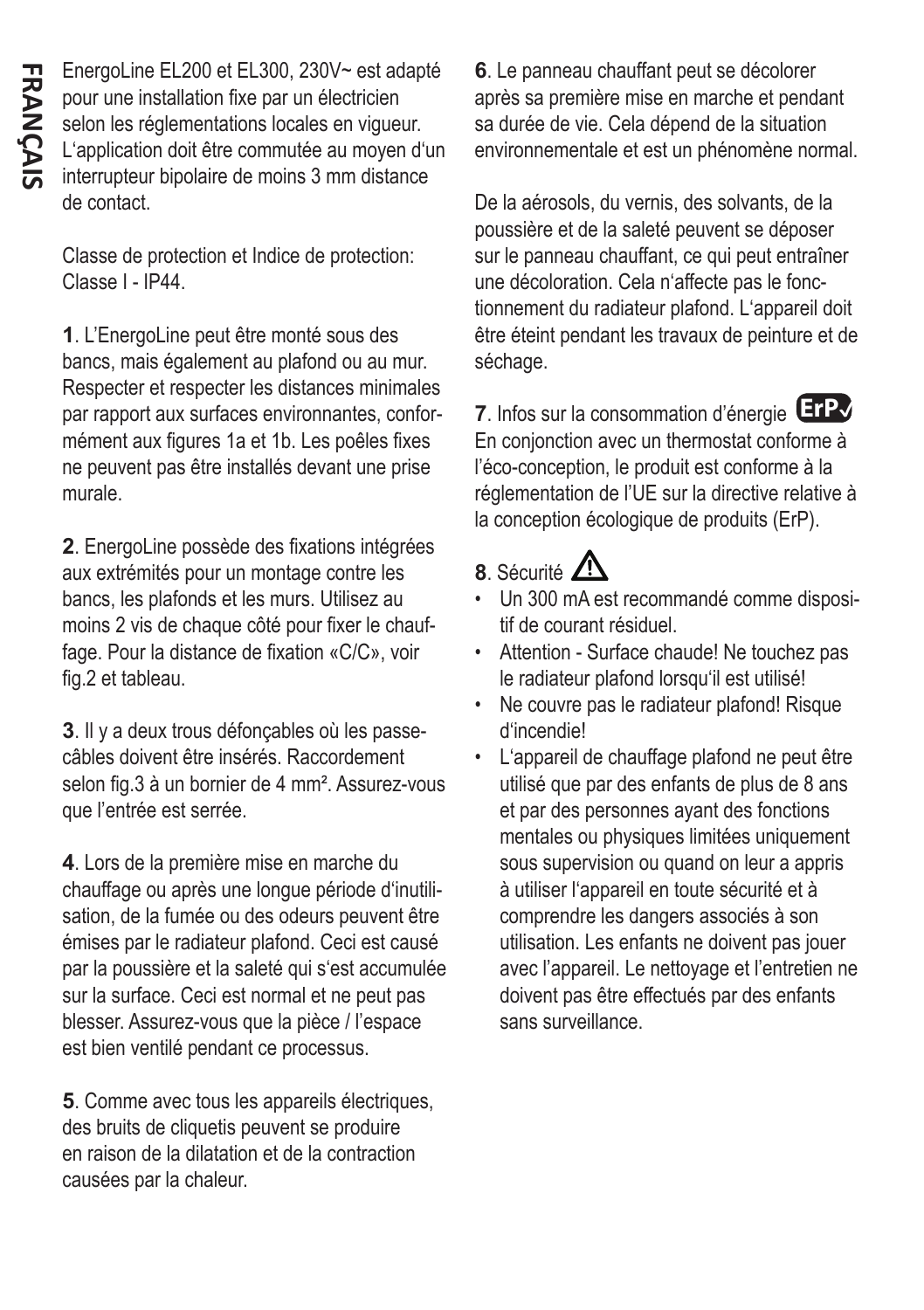De EnergoLine EL200 en EL300, 230V~, is geschikt voor vaste installatie door een elektro-installateur volgens de actuele lokale regelgeving. De toepassing moet geschakeld worden middels een twee-polige schakelaar met min 3 mm contactafstand.

Elektrische veiligheidsklasse en Beschermingsgraad: Klasse I - IP44.

**1**. De EnergoLine kan onder banken worden gemonteerd, maar ook op het plafond of aan de muur. Respecteer en volg de minimale afstanden tot de omringende oppervlakken, volgens fig.1a en 1b. Vaste kachels mogen niet voor een stopcontact worden gemonteerd.

**2**. EnergoLine heeft ingebouwde bevestigingen aan de uiteinden voor montage tegen banken, plafonds en muren. Gebruik minimaal 2 schroeven aan elke kant om de kachel vast te zetten. Voor het bevestigen van de afstand "C/C", zie fig.2 en tabel.

**3**. Er zijn twee uitbreekopeningen waar de kabeltule(s) moeten worden ingestoken. Aansluiting volgens fig.3, op een klemmenstrook van 4 mm². Zorg ervoor dat de inlaat stevig moet zijn. Bescherm de voedingskabel als deze in contact komt met hete onderdelen.

**4**. Bij het inschakelen van de stralingspaneel voor de eerste keer of na lange tijd buiten gebruik te zijn geweest, kan er rook of een geur vrijkomen van de stralingspaneel. Dit wordt veroorzaakt door stof en vuil dat zich aan het oppervlak verzameld heeft. Dit is normaal en kan geen kwaad. Zorg dat de ruimte goed geventileerd is tijdens dit proces.

**5**. Zoals bij alle elektrische apparaten kunnen klikkende geluiden optreden als gevolg van uitzetting en samentrekken als gevolg van warmte.

**6**. Het verwarmingspaneel kan verkleuren nadat deze voor de eerste keer is ingeschakeld en ook gedurende de levensduur. Dit is afhankelijk van de omgevingssituatie en is een normaal verschijnsel.

Aërosolen, lak, oplosmiddelen, stof en vuil kunnen zichafzetten aan het verwarmingspaneel, wat kan leiden tot verkleuringen. Dit beïnvloed de werking van de stralingspaneel niet. Bij schilderwerkzaamheden en het drogen dient het apparaat uitgeschakeld te worden.

**7**. Informatie over energieverbruik **ErP**✔In combinatie met een thermostaat die compatibel is met het ecologisch ontwerp, voldoet dit product aan de EU-voorschriften voor de richtlijn inzake milieuvriendelijk ontwerp van energierelevante Producten (ErP).

## 8. Veiligheid  $\mathbb{Z}^n$

- Als aardlekschakelaar wordt een 300 mA aanbevolen.
- Waarschuwing Heet oppervlak! Raak de stralingspaneel niet aan als deze in gebruik is!
- Bedek de stralingspaneel niet! Brandgevaar!
- De stralingspaneel mag door kinderen van meer dan 8 jaar en door personen met beperkte mentale of fysieke functies enkel worden gebruikt onder toezicht of wanneer hen geleerd is om het apparaat veilig te bedienen en ze de gevaren in verband met het gebruik begrijpen. Kinderen mogen niet met het apparaat spelen. Schoonmaken en onderhoud mogen niet door kinderen worden uitgevoerd zonder toezicht.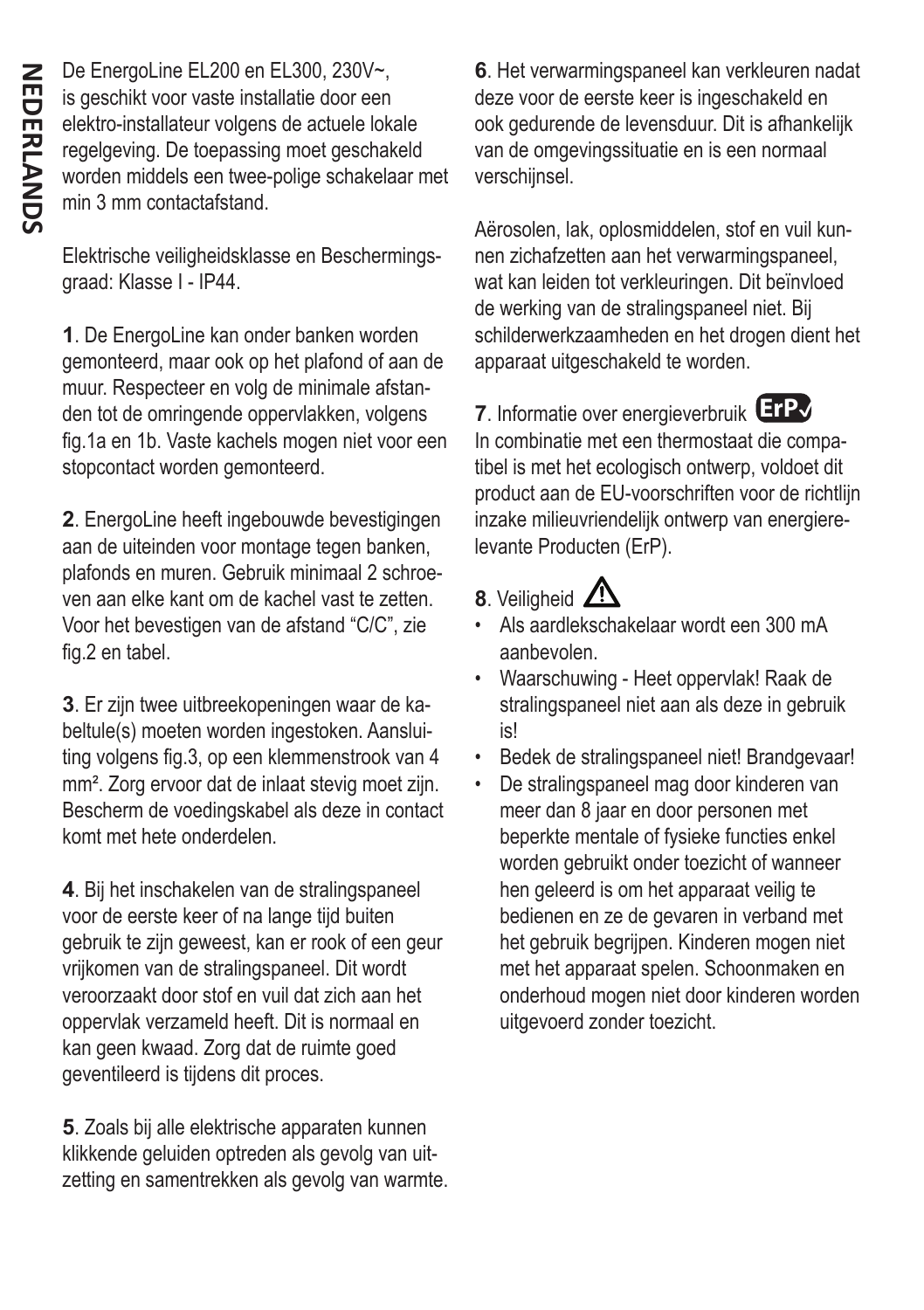EnergoLine EL200 och EL300, 230V~, är avsedd för fast anslutning. Installationen ska utföras av en behörig elinstallatör och enligt gällande föreskrifter. Apparaten ska föregås av en allpolig brytare med min. 3 mm brytavstånd.

Skydds- och kapslingsklass: Klass I - IP44.

**1**. EnergoLine kan monteras under bänkar, men också i taket eller på väggen. Respektera och följ min. avstånden till de omgivande ytorna enligt fig.1a och 1b. Fast monterad värmare får inte placeras framför ett vägguttag.

**2**. EnergoLine har inbyggda fästen på gavlarna för montering mot bänk, tak eller vägg. Använd minst två st skruvar på vardera sidan för att fästa värmaren. C/C-avstånd enligt fig.2 och tabell.

**3**. Vid sidan på värmaren finns två "knock-out" hål där kabeltätningarna ska sättas in. Anslutning till kopplingsplinten, 4 mm², enligt fig.3. Säkerställ att tätningen sitter tätt runt anslutningskabeln. Skydda kabeln om den kommer i kontakt med varma delar.

**4**. När värmaren används för första gången, eller efter ett längre uppehåll, kan det uppkomma rök eller lukt. Det orsakas av oljerester, damm eller smuts som samlats. Detta är normalt och försvinner efter en kort stund. Se till att rummet/ lokalen är väl ventilerat under denna process.

**5**. Som i alla elektriska värmeapparater, kan knäppningar förekomma vid expansion och kontraktion av materialet, på grund av rörelser vid temperaturförändringar.

**6**. Värmaren genomgår en färgförändring under sin livslängd. Omfattningen beror på den omgivande miljön och är ett normalt beteende.

Användande av aerosoler, färg och lösningsmedel samt även damm och smuts etc. kan vidhäfta värmaren och eventuellt orsaka missfärgning. Värmarens prestanda påverkas dock inte. Stäng alltid av värmaren under målning och torkning!

**7**. Information om energiförbrukning **ErP**✔Produkten uppfyller Europaparlamentets och rådets direktiv 2009/125/EG vad gäller ekodesignkrav för rumsvärmare (ErP), i kombination med våra ekodesign kompatibla termostater typ T60.

- 8. Säkerhet  $\mathbf{A}$
- När installationen är skyddad av en jordfelsbrytare, ska en 300 mA JFB användas.
- Varning Varm yta! Rör inte värmaren under drift!
- Täck inte över värmaren! Brandrisk!
- Denna apparat får inte användas av barn under 8 år eller personer med nedsatt fysisk, sensorisk eller psykisk funktionsnedsättning eller brist på erfarenhet och kunskap, såvida de inte övervakas eller instrueras hur man använder apparaten på ett säkert sätt och förstår faror som är inblandade. Barn får inte leka med apparaten. Rengöring och underhåll av användaren ska inte göras av barn utan tillsyn.